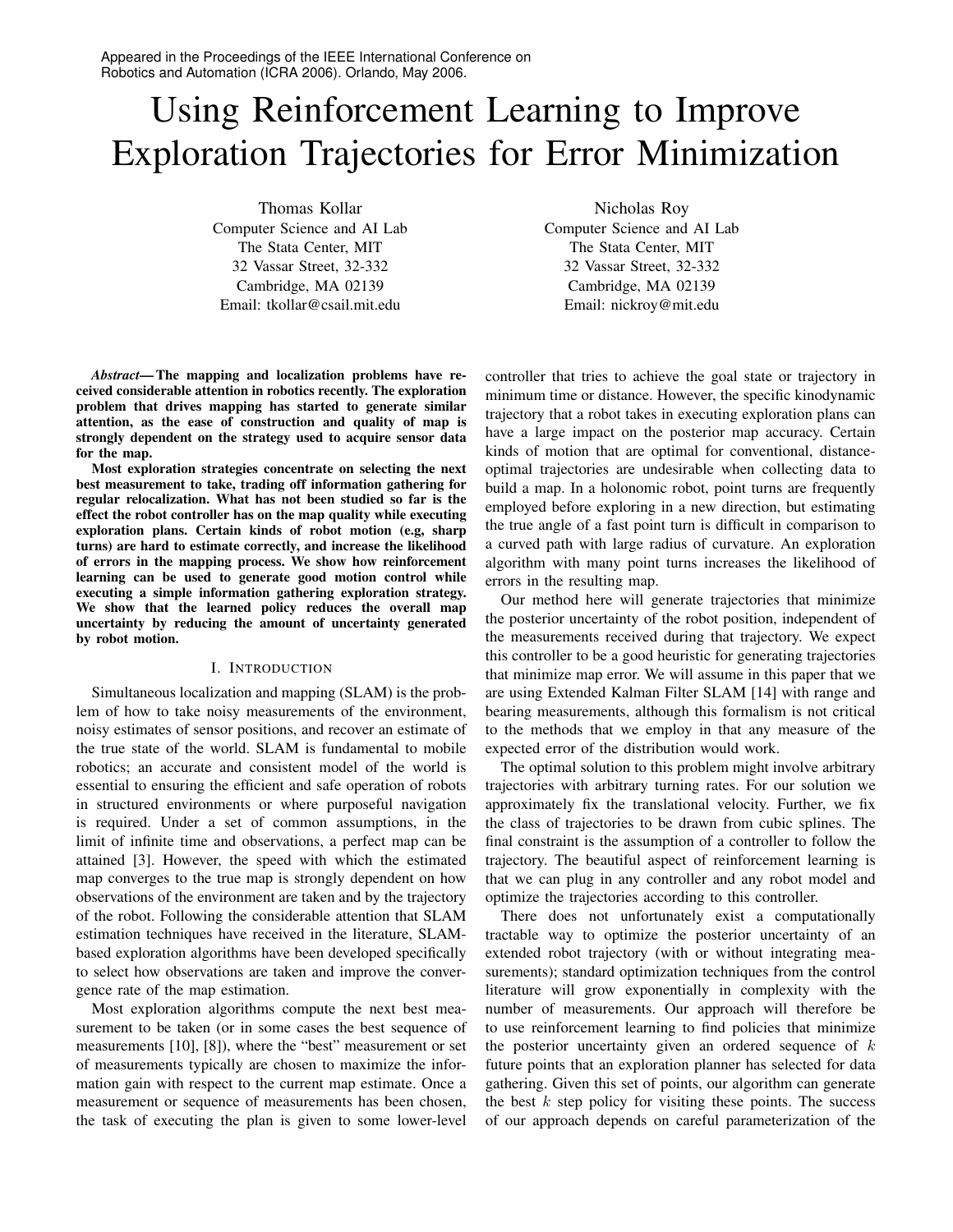action space. We use cubic splines (an example spline is in figure 1), which allows us to ensure that the derivative of the spline matches the current orientation of the robot at the start and end points.

We will show that our reinforcement learner successfully generates motion trajectories that minimize the posterior covariance of the robot in contrast to a standard hand-tuned controller that minimizes distance. We will also show that the posterior map learned from data collected by our policy learns more accurate maps. Finally, we will show that when the uncertainty generated by turning is high, then the learner will generate more curved paths. Conversely, when the uncertainty for translation is high, the learner generates trajectories that are close to the distance-optimal trajectory (see figure 1).

#### II. SIMULTANEOUS LOCALIZATION AND MAPPING

The slam problem takes measurements of the environment and noisy estimates of sensor positions to recover an estimate of the true state of the world. Here, we assume a holonomic robot that has two types of measurements: landmark and location (odometry). A location measurement is the internal position measured directly from the wheel encoders in the form of a displacement  $u_t = (\delta_{trans}, \delta_{\theta})$ . The landmark measurements  $z_t$  at time t include range r and bearing b from the robot to each of n landmarks,  $z_t = (r_1, b_1, \ldots r_n, b_n)$ . Examples of landmarks include stereo image features, corners and lines in a range scan. From the sequence of measurements  $u_0, z_0, u_1, z_1, \ldots, u_t, z_t$ , we wish to compute the robot pose  $(x, y, \theta)$  and the  $(x_i, y_i)$  co-ordinates of each landmark, that is, the state  $\xi = (x, y, \theta, x_1, y_1, \dots, x_n, y_n)$ .

Given that the measurements  $u_t$  and  $z_t$  are noisy, we cannot know the true state  $\xi_t$ . We can, however, compute a distribution over possible values of  $\xi_t$  using the Bayes' filter:

$$
p(\xi_t|z_t, u_t, z_{t-1}, ut-1,...) = (1)
$$
  
\n
$$
\eta p(z_t|\xi_t) \int p(\xi_t|\xi_{t-1}, u_t) p(\xi_{t-1}, |z_{t-1}, u_{t-1}, ...) d\xi_{t-1}.
$$



Fig. 1. Examples of controllers for different dynamics. Top left: is an example spline action. Bottom left: an example trajectory chosen by the controller when the error introduced by rotations is large. Top right: an example distanceoptimal (hand) controller. Bottom right: an example trajectory chosen when there is little error introduced by rotations.

Note that  $p(z_t|\xi_t)$  encapsulates our sensor model,  $p(\xi_t|\xi_{t-1}, u_t)$  encapsulates our motion model and  $\eta$  is a normalization term.

The particular assumptions about the form of  $p(\xi_t)$  and the mechanism for estimating this posterior is one of the major differences between different SLAM techniques. The Extended Kalman Filter provides an efficient technique for estimating  $p(\xi_t)$  under the assumption that the posterior can be approximated reasonably well by a Gaussian distribution over  $\xi$  such that  $p(\xi|z_{1...t}, u_{1...t}) = N(\mu_t, \Sigma_t)$ . Additional assumptions are that the sensor model and motion model can be linearized and that the noise models are Gaussian; see [13] for a complete introduction to the Kalman filter and EKF. Under these assumptions, the expected error of the mean estimate can be quantified by a function of the covariance matrix such as the trace or determinant.

## III. REINFORCEMENT LEARNING (RL)

During exploration, a planner can only observe the current estimate of the state, rather than the true state of the world, which is a form of partial observability that often leads to computational intractability in finding good plans. However, we will assume a high-level planner has chosen waypoints for information gathering, and will focus on the problem of controlling the robot's uncertainty during travel between each waypoint. Because we can directly observe the state of the exploration process at all times, we can phrase this control problem as a Markov Decision Process (MDP). Briefly, an MDP is a tuple  $\langle T, A, S, R, \gamma, s_0 \rangle$  where S is the state space,  $s_0$  is the start state, A is the set of actions available to the agent, and  $R(s, a, s')$  is the reward for taking action a in state s and ending in state  $s'$ .  $p(s'|s, a) = T(s, a, s')$  is the probability of transitioning to state  $s'$  given a prior state s and action a. Finally  $\gamma \in [0, 1]$  is a discount factor.

Standard techniques of solving MDPs include value and policy iteration. The optimal policy provides a mapping of states to actions such that the long-term expected reward of the policy is maximized. However, most practical techniques assume discrete state and action spaces and access to a complete description of the transition model T. In our exploration problem, the robot has a continuous state space (poses) and action space (motor commands). These issues are not necessarily fatal in that using intelligent discretization techniques for continuous state and action spaces have been used with success in other MDP settings. Most importantly, however, we do not have a closed form representation of the reward function, as the reward of each state and action is effectively a predicted EKF update from the robot pose for the specific action. Instead of solving for the optimal policy directly, we turn to reinforcement learning to map the current state to an appropriate action. We will show that our policy optimizes the multi-step robot trajectory and reduces the overall map uncertainty by reducing the amount of uncertainty generated by robot motion.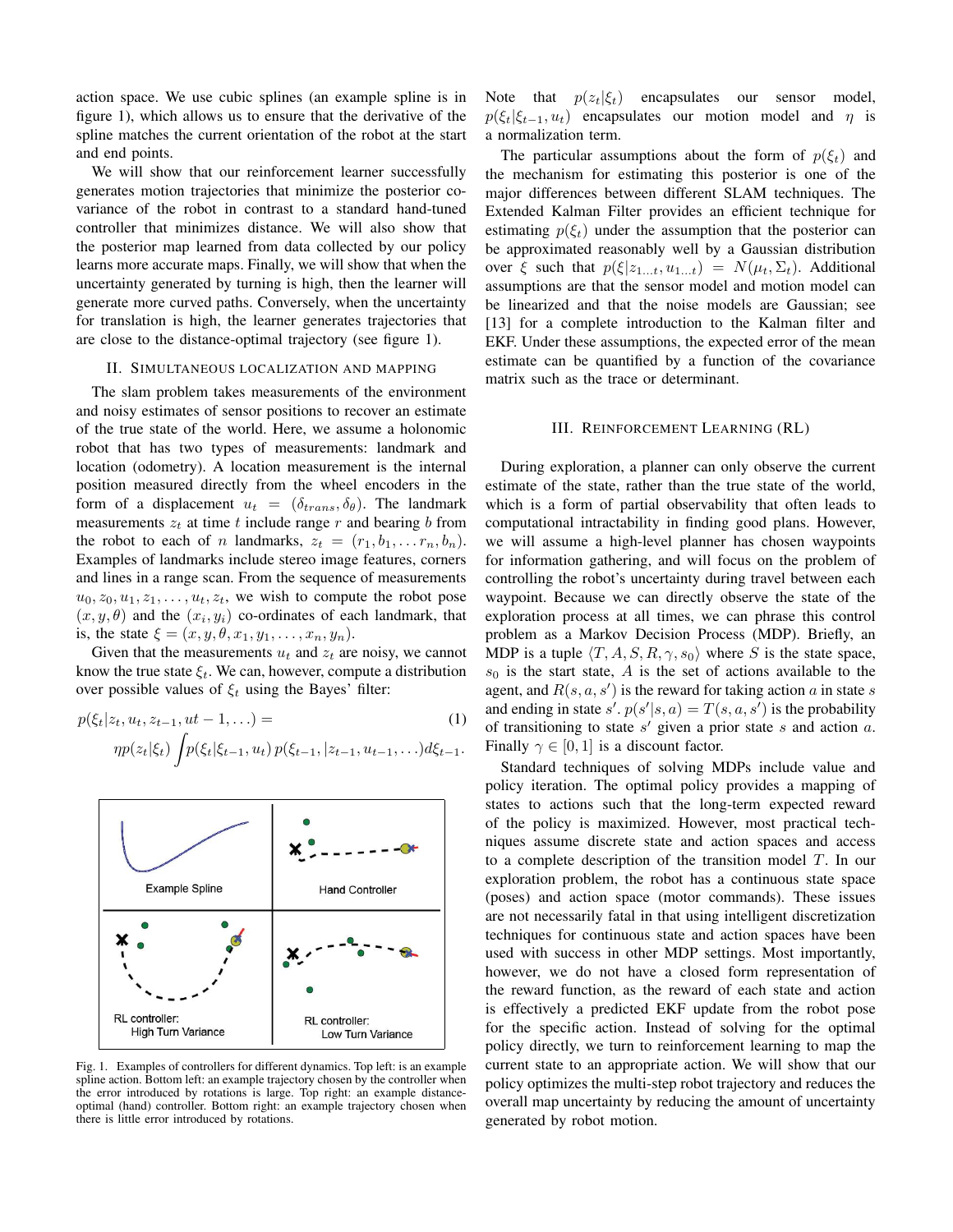#### *A. Policy Search by Dynamic Programming (PSDP)*

Policy Search Dynamic Programming [1] learns policies by decomposing the reinforcement learning algorithm into a series of one-step policies. The algorithm operates by first learning a one-step policy at time  $T$  (e.g., the end time) by sampling states and actions, and learning to predict an action that maximizes the immediate one-step reward. A new onestep policy for the previous time step  $T-1$  is then learned by sampling states and actions, obtaining an immediate reward as before. Using the policy previously obtained at time  $T$ , a twostep value is obtained for each state and action at  $T - 1$ . Thus, the value associated with each state and action is accumulated from the immediate reward at time  $T - 1$  *and* the reward received by running the learned policy for time T.

The learner iterates at each time  $t$  generating a sample state  $s^{(i)}$  and action a, propagating each sample  $s^{(i)}$  forward through to time T using the policies  $\pi_i$  for  $i \in t \dots T$ . After sampling all of the actions in state s at time  $t$ , the best action  $a'$  is selected at state s. For each state s, there is thus a best action  $a'$ . These are used as training pairs in a supervised learning problem at time  $t$  and the result is a classifier that, for any state s, provides an optimal action a. Bagnell et. al. give theoretical guarantees that the algorithm correctly solves the reinforcement learning problem.

The specific policy learner we use for each one-step policy is the multi-class Support Vector Machine [2]. This algorithm is a discriminative learner that assigns a label (i.e., optimal action) to each instance to be classified. We use an SVM to learn our one-step policy for two reasons: the SVM allows us to learn a classifier over an infinite input space, which allows us to use a continuous state space  $(x, y, \theta, x_g, y_g)$ , and the SVM is generally an efficient learner of large input spaces with a small number of samples. However, the SVM can only learn to label instances from a discrete set of labels; since we are associating optimal actions with each state, we must discretize our action space appropriately.

PSDP also requires that we have a proposal distribution from which to sample initial states. For our purposes here, we sample uniformly over the possible destinations. It should be noted that the PSDP algorithm produces a non-stationary deterministic policy, which is a more general class of policy than is usually used and PSDP is known to minimize approximation errors compared to value function techniques. The complete PSDP algorithm is given in figure 2.

#### IV. PSDP FOR TRAJECTORY CONTROL

The control problem we wish to solve is how to generate a motion trajectory for the robot from its current estimated pose  $(x, y, \theta)$  to a destination position  $(x_g, y_g)$  (or sequence of destinations,  $(x_g^0, y_g^0, x_g^1, y_g^1, \ldots, x_g^n, y_g^n)$ . We therefore need to define a state space, action space and reward function.

# *A. State Space*

The state space of the controller is the current robot pose  $(x, y, \theta)$  and a sequence of destinations

## *PSDP*( $m_1$ *,*  $m_2$ *,*  $\pi_{t+1,...T-1}$ *, A*)

- 1) *for*  $i = 1$  *to*  $m_1$ 
	- *Sample* s (i) *uniformly over the size of the world* • ∀a ∈ A*:*
		- **–** *Use* m<sup>2</sup> *Monte Carlo simulations to estimate the value of action*  $a_i$  *from*  $s^{(i)}$ :  $V_{a_i, \pi_{t+1}, \dots, \pi_{T-1}}(s^{(i)})$
	- $\pi_t(s^{(i)}) = argmax_a(V)$
	- *Learn a multi-class SVM with* s (i) *as instances and*  $\pi_t(s^{(i)})$  as *labels*
- 2) *Return the SVM as*  $\pi_t$



 $(x_g^0, y_g^0, x_g^1, y_g^1, \ldots, x_g^n, y_g^n)$  chosen by some high-level exploration planner to maximize information gain<sup>1</sup>. Note that by our choice of PSDP, we will decompose the larger reinforcement learning problem into a series of horizon-one problems and rely on PSDP to learn a controller that generates trajectories that move smoothly across a sequence of waypoints.

#### *B. Action Space*

In order to express motion between waypoints as a one-step learning problem, we cannot use direct motor commands as the actions. We instead use as the action space the simplest polynomial that both interpolates the start and end goal and allows us to constrain the start orientation. This is the space is of cubic splines between the current location of the robot and the sequence of information waypoints. (A cubic spline consists of a set of cubic polynomials interpolating a set of control points.) The spline is fixed such that the derivative of the spline at the start control point matches the orientation of the robot at its current position. The orientation with which the robot arrives at the goal point and the magnitude at the start and end locations are not fixed. The spline is parameterized as follows ( $t \in [0,1]$ ):

$$
x(t) = a_x t^3 + b_x t^2 + c_x t + d_x \tag{2}
$$

$$
y(t) = a_y t^3 + b_y t^2 + c_y t + d_y
$$
 (3)

Using this parameterization and providing values for the x and y positions  $(x, y)|_{t=0}$ ,  $(x, y)|_{t=1}$  and derivatives  $(\frac{\partial x}{\partial t}, \frac{\partial y}{\partial t})|_{t=0})$ , and  $(\frac{\partial x}{\partial t}, \frac{\partial y}{\partial t})|_{t=1}$  at  $t=0$  and  $t=1$ , one can solve for the specific constants. Although there are nominally eight total parameters, five of these parameters are fixed.  $(x, y)|_{t=0}$  is the start position of the robot and  $(x, y)|_{t=1}$ is the destination position  $(x_g, y_g)$ . Further, we maintain the orientation constraint of the robot by requiring that

$$
\frac{\frac{\partial y}{\partial t}|_{t=0}}{\frac{\partial x}{\partial t}|_{t=0}} = \tan(\theta). \tag{4}
$$

Thus, we have one free parameter at the start point (the magnitude of the derivative at  $t = 0$ ) and two free parameters

<sup>&</sup>lt;sup>1</sup>For the purposes of clarity, and without loss of generality, we describe the system in Euclidean co-ordinates. In practice, we implemented the state representation in polar co-ordinates in the robot frame of reference, reducing the number of variables required to express the joint robot pose and goal position.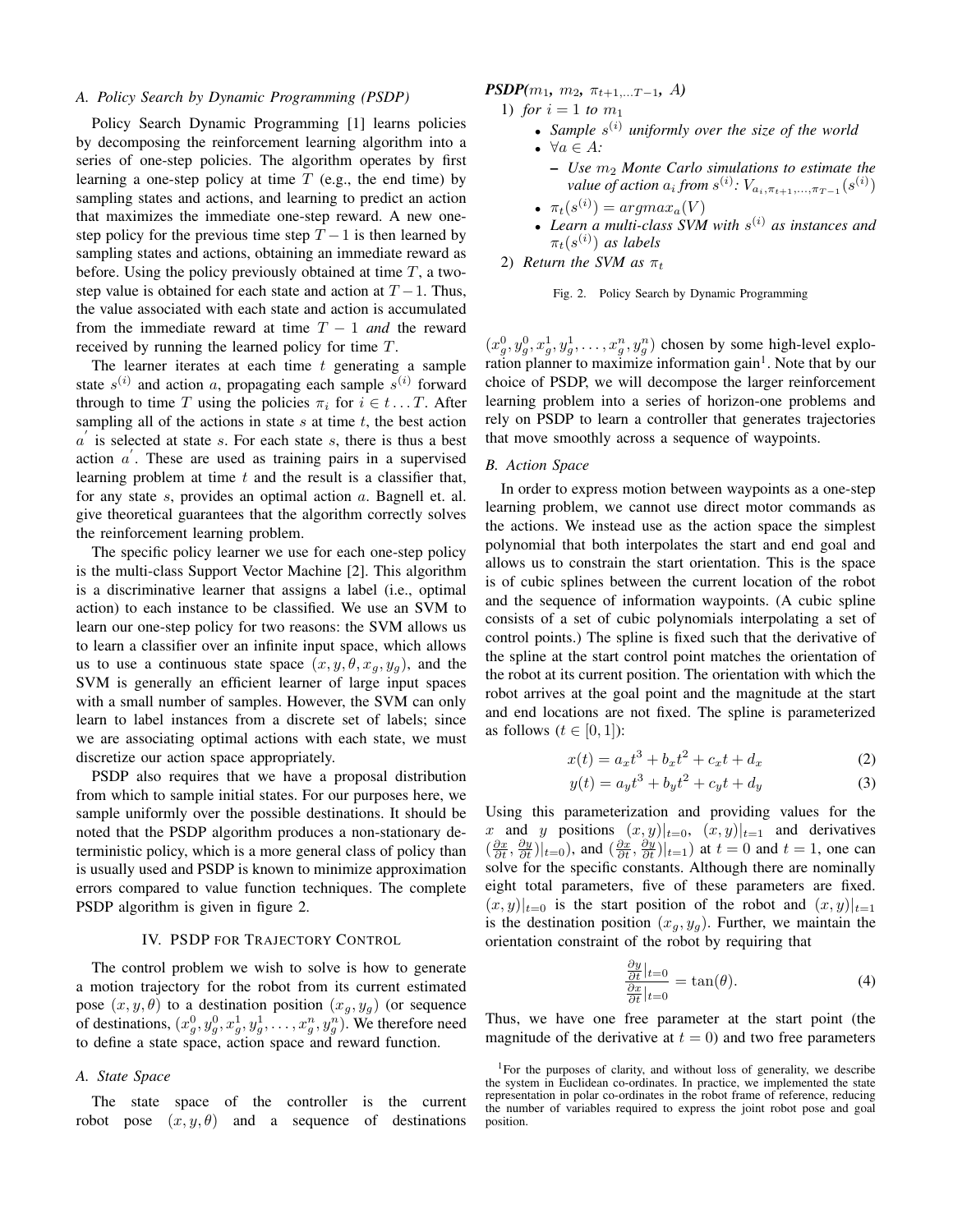(the orientation of arrival and the magnitude of this ratio) at the destination.

The kinematic trajectory of the spline does not directly provide motor control commands. To convert the spline into an actual motor sequence, we use a simple  $P - D$  control loop on the current robot position estimate and a point on the spline a distance d in front of the robot.

## *C. State transitions*

Assuming that we have an ordered set of  $n$  points  $p_t$  (the current state) that we want to visit at time t:  $\langle p_t, p_{t+1} \dots p_{t+n} \rangle$ . Our new set of points (the new state) will be  $\langle p_{t+1}, p_{t+2} \dots p_{t+n}, p_{t+n+1} \rangle$ , where  $p_{t+n+1}$  is chosen uniformly over some maximum distance that we expect to travel. In situations where the high-level exploration planner were choosing information waypoints in some predictable manner, the state transitions might not necessarily be uniform. However, this is fully transparent to PSDP and reinforcement learning techniques in general.

#### *D. Reward*

The reward for each action is computed from the change in uncertainty of the posterior robot pose estimate. If  $u_{t=k}$  is the original uncertainty and  $u_{t=k+1}$  is the final uncertainty, then  $r_{t=k} = u_{t=k} - u_{t=k+1}$ , encouraging the policy to introduce as little uncertainty as possible through the motion of the robot. Since we are using an Extended Kalman filter, the posterior is given by a Gaussian with covariance  $\Sigma$  and mean  $\mu$ , and a good measure of uncertainty in a Gaussian distribution is the trace of the covariance matrix; the use of the trace (in contrast to the determinant) for information gathering in exploration problems has been shown elsewhere to improve performance [8]. While any matrix norm may work as a metric, the trace corresponds intuitively to the sum of the magnitudes of the principal components of the Gaussian distribution. Similarly, the determinant corresponds approximately to the volume.

We have not specifically incorporated obstacle avoidance into the trajectory generation, but in order to model the cost of potential collisions, we would provide a penalty term for leaving a corridor and a penalty term for running into obstacles. In particular, we would define a corridor of width r on a straight line between  $(x, y)$  and  $(x_g, y_g)$  that is assumed to be free of obstacles. In moving from  $(x, y, \theta)$  to  $(x_g, y_g)$  the robot would be penalized with a very large negative reward if at any instant it moves further than  $w$  away from the straight-line vector between the start and goal points. This obstacle avoidance measure would model the effect of corridor environments; note that we could use the obstacles already in our map to generate large punishment. We could also replan immediately upon discovering new obstacles.

#### *E. Motion Model*

In addition to the components required by PSDP to learn good controllers, we also require a motion model of the robot. This motion model is the principal reason for using intelligent control to minimize uncertainty, but the model is not used by the learner; the learner instead uses data to learn how to minimize the uncertainty captured by the model. We use the motion model to simulate the outcome of robot motion and to update the EKF posterior, but do not give knowledge of the robot motion to the reinforcement learning algorithm.

We use a common motion model that represents each motion as a combination of a translation and a rotation,

$$
\delta_{trans}' = \delta_{trans} + N(0, \delta_{trans} \sigma_{trans}) \tag{5}
$$

$$
\delta_{\theta} = \delta_{\theta} + N(0, \delta_{\theta} \sigma_{\theta}), \tag{6}
$$

where each action has some (unobserved) noise added according to normal distribution. In the above,  $\delta_{trans}$  is the commanded translation from the previous location and  $\delta_{\theta}$  is the commanded rotation from the previous location, and the standard deviation of each noise term is proportional to the commanded translation or rotation. A similar but more general motion model would include systematic bias terms in the induced noise [4].

From the translation and rotation, we can compute the new position of the robot as

$$
x' = x + \delta_{trans}^{\prime} \cos(\theta) \tag{7}
$$

$$
y' = y + \delta'_{trans} sin(\theta)
$$
 (8)

$$
\theta' = \theta + \delta'_{\theta}.
$$
\n(9)

This model is equivalent to saying that the robot first moved directly forward by  $\delta_{trans} + N(0, \delta_{trans} \sigma_{trans})$  and then turned by  $\delta_{\theta} + N(0, \delta_{\theta} \sigma_{\theta}).$ 

Note that good techniques exist for learning robot motion models from data [4], which allows us to perform the learning process offline in simulation. The n SVMs corresponding to the policy of length  $n$  can then be used directly on a physical robot.

## V. EXPERIMENTS

We used reinforcement learning to learn the best trajectory for a robot tracking its position with an Extended Kalman filter in a world of size  $35 \times 35$  with point features. We used Policy Search Dynamic Programming to learn multi-step policies; each one-step policy was learned using a support vector machine with a Gaussian kernel,  $C = 5$ , and  $\gamma = 0.2$ . These parameters were computed by doing a parameter search with one step input/output pairs. Each learning problem used  $m_1 = 1,000$  samples were taken with  $m_1 = 1$  roll-out samples for each start sample. A total of 160 actions for each sample were considered by sampling from the space of possible cubic splines. Both the landmark locations and the goal positions were chosen at random. Training each horizonone problem with 1,000 samples takes about an hour. The time to classify actions using an SVM takes milliseconds, making it viable for use in online SLAM.

# *A. One-step policies*

Looking at figure 3(a), we can see the improvement over the distance-minimizing hand controller in terms of the overall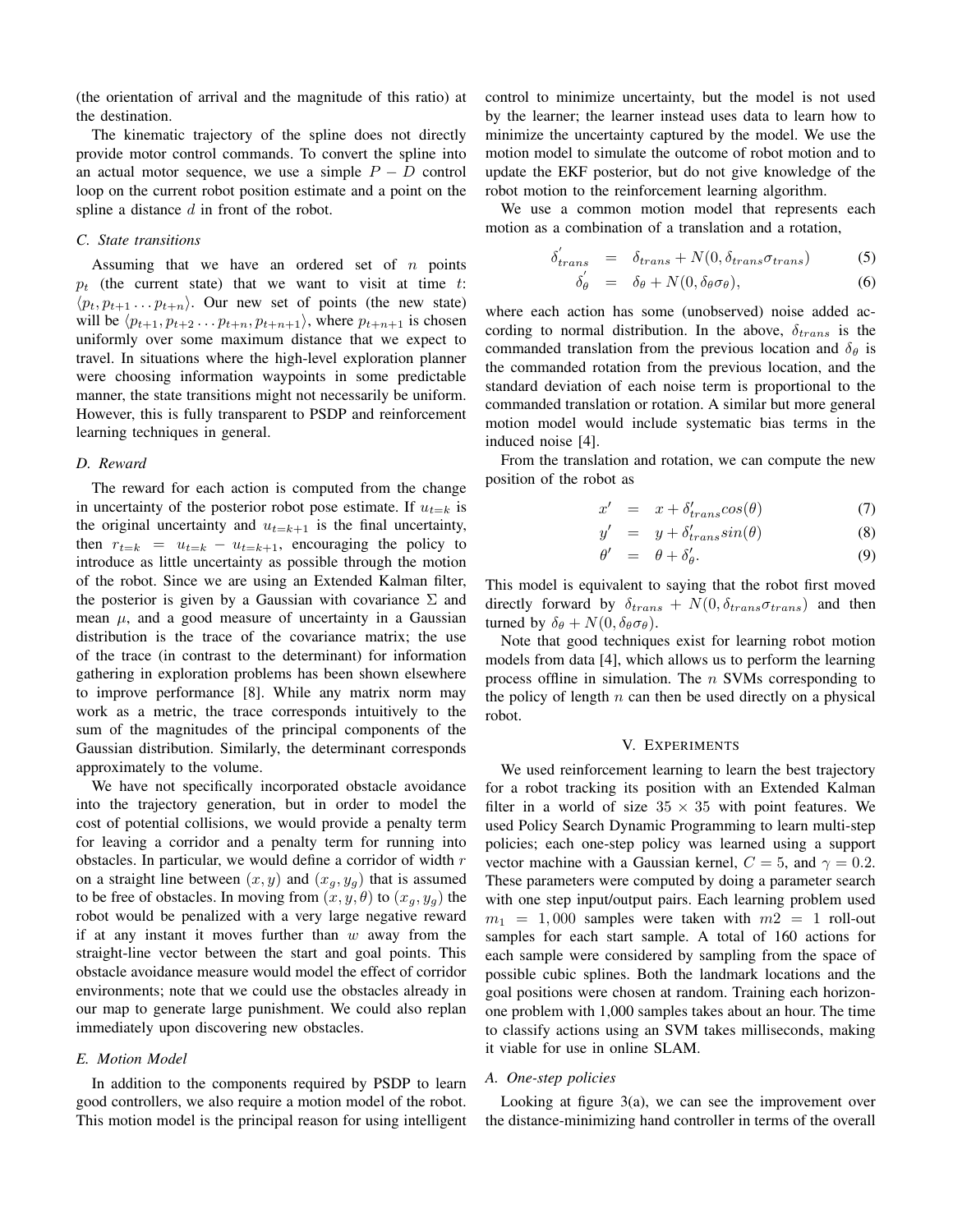

(a) Map and Pose Uncertainties



(b) Proportion of times RL is better than the Handcontroller

Fig. 3. A comparison over all destinations of the RL controller and the hand controller  $(a)$  in terms of pose and map uncertainty and  $(b)$  in terms of the proportion of time that the RL controller is better for various numbers of randomly selected landmarks.

map and pose uncertainties. In figure 3(b), it is clear that the map and pose uncertainties are better than the hand controller nearly 98% of the time. Further, up to 80% of the time the RL controller will obtain better overall sum squared error in the maps. Note that figure 3 reflects destinations at least 7 meters from the current location of the robot and randomly selected landmarks.

These results show that minimizing the one-step pose uncertainty indeed provides trajectories that will help to minimize the total map uncertainty as well as the sum squared error. Further, as the number of landmarks increases, the proportion of times the sum squared error is better increases. We speculate this is because the position of the robot has fewer jumps in it, thereby enabling the controller to generate a path that more closely resembles the target spline. Note that the average uncertainty of the map increases with the number of landmarks, because more landmarks are distributed further from the robot, contributing to the overall uncertainty. The salient feature of figure 3 is the difference between controllers.



Fig. 4. Exploration trajectories: a sequence of 4 exploration points are given by a high-level planner for exploration. On the left is the true four-step trajectory generated from the learned controller. On the right is the trajectory of the distance-minimizing controller.

Note from figure 1 that when the variance in the turn error is very low, the trajectory will converge to the distance optimal trajectory.

## *B. Multi-step policies*

The creation of multi-step policies takes polynomial time in the number of steps that we want to optimize. In particular, the number of simulation steps that we have to perform is  $O(\frac{1}{2}n(n+1)akv)$ , for *n* the horizon, *a* the number of actions,  $m_1$  the number of samples at a given timestep and  $m_2$  the number of approximations of the value function that we need to perform.

Since the computation of the  $t^{th}$  policy takes  $t^2$  simulation steps for a fixed problem, the the bottleneck of generating a multistep policy resides in the training. Computing a one-step policy corresponds to simply setting  $t = 1$ , and therefore is significantly faster than generating a true multi-step policy. In our experiments, the total training time for a one-step policy is about 30 minutes, while a four-step policy can take 5 hours. The training of each SVM is trivial; in our experiments it takes well less than a minute per SVM. Finally, when we need to evaluate a state (perform classification using an SVM), the computational time remains at milliseconds, making it viable for use in online SLAM.

In figure 5, we see the result of learning multi-step policies versus one-step policies. Clearly the one-step policies perform significantly worse than the multi-step policies. The reason for this is that there is no lookahead. For example, the two step policy can anticipate the need to be at the first destination at a certain angle, where the one-step policy is oblivious to this need.

## *C. Multistep Policy Evaluation*

As a proxy for investing the computational time into creating an  $n$  step policy for an  $n$  step problem, we decided to compare the benefits of using a true four-step policy over